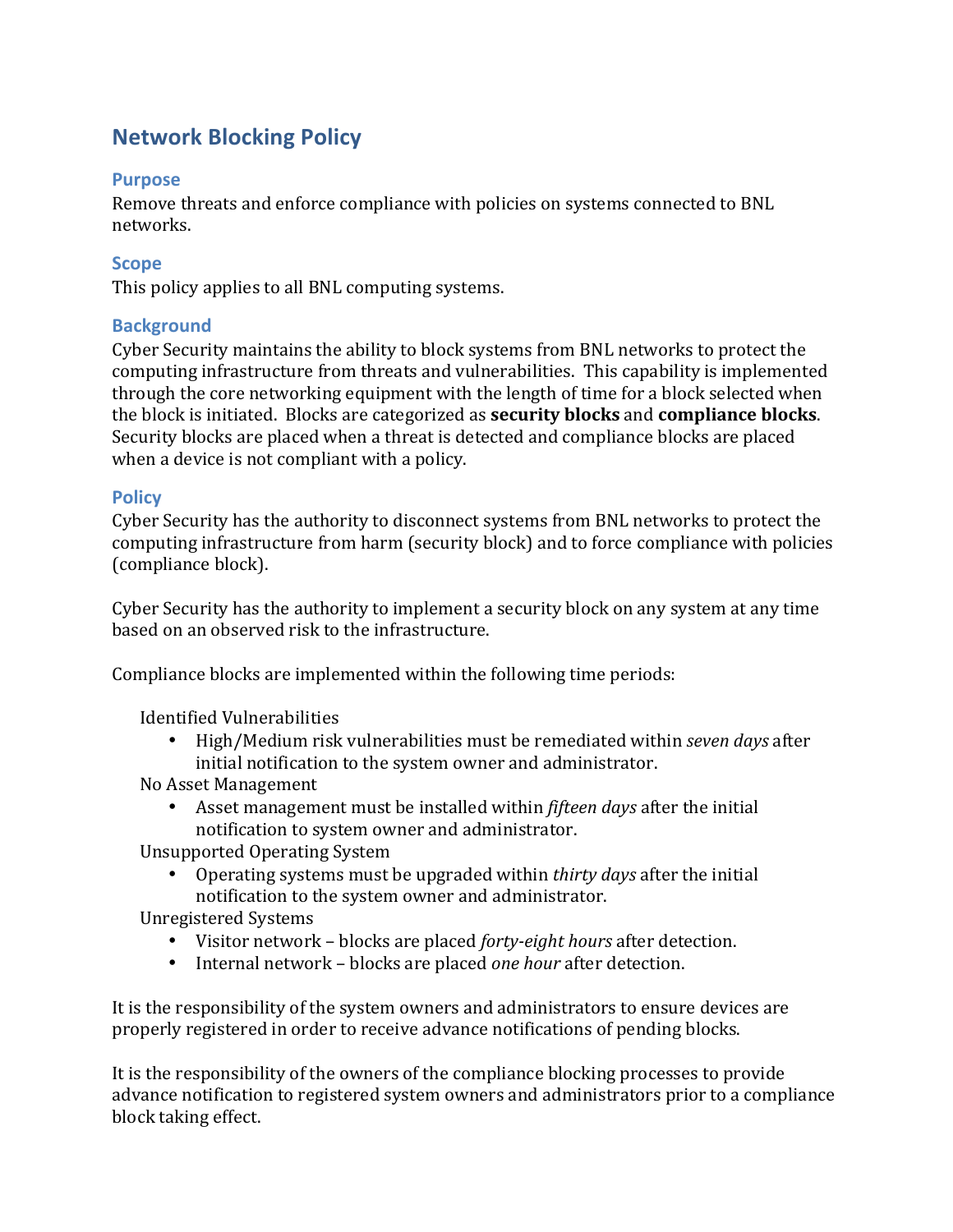In the case of vulnerabilities, it is the responsibility of system owners and administrators to rescan a system to verify the vulnerability has been fixed. A scheduled block is automatically removed when the scan database indicates the vulnerability has been fixed.

In a situation where an automated block cannot be implemented, it is the responsibility of the information system owner to enforce the block according to the above schedules.

The ITD helpdesk is the primary point of contact to reestablish network connectivity.

Major exceptions to the above policy are to be documented in the appropriate information system security plan.

Minor exceptions (short term, individual systems) are handled on a case-by-case basis with Cyber Security.

#### **Revision History**

April 12, 2012 – Version  $1.06$  – Clarified language in the alert process appendix